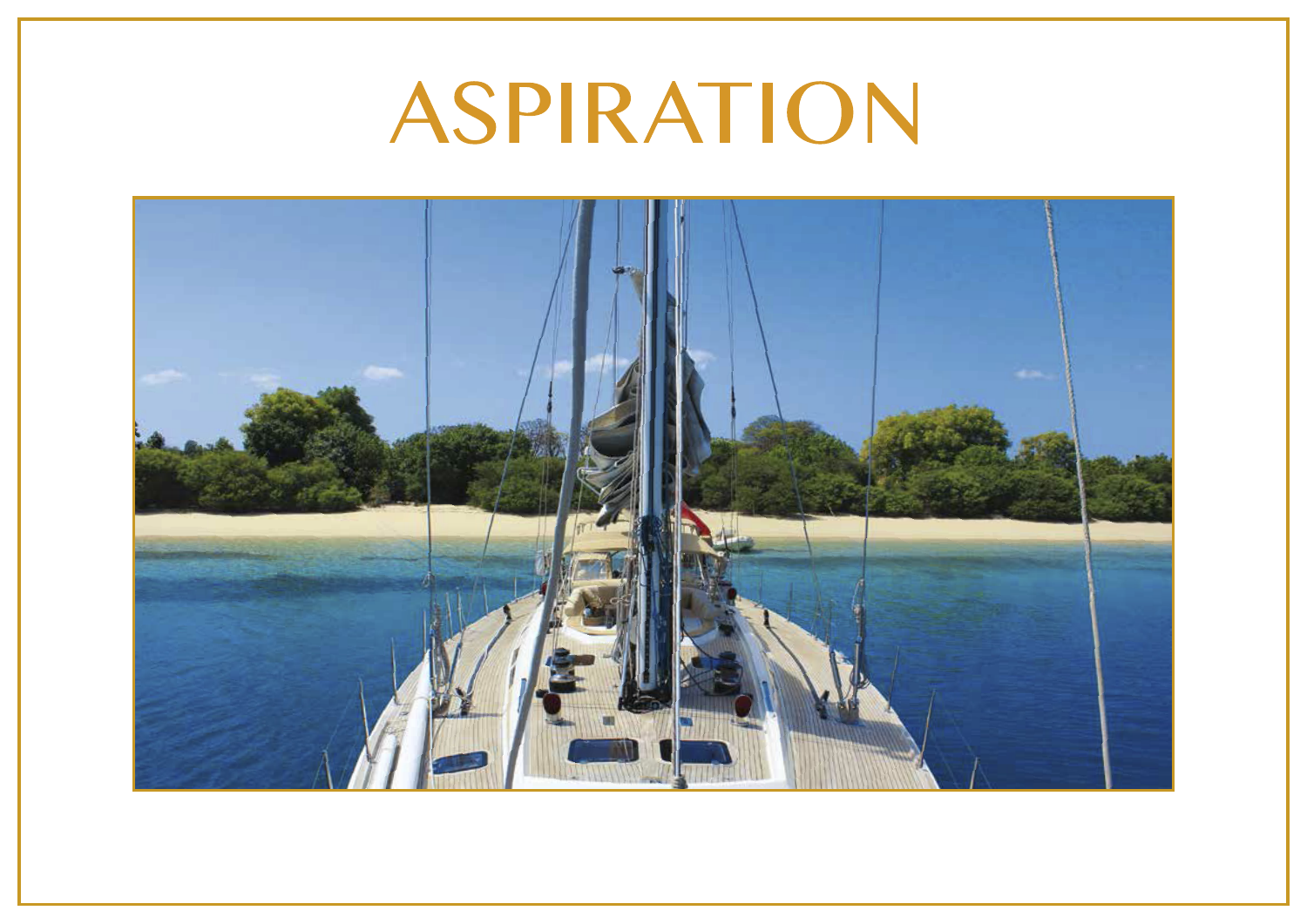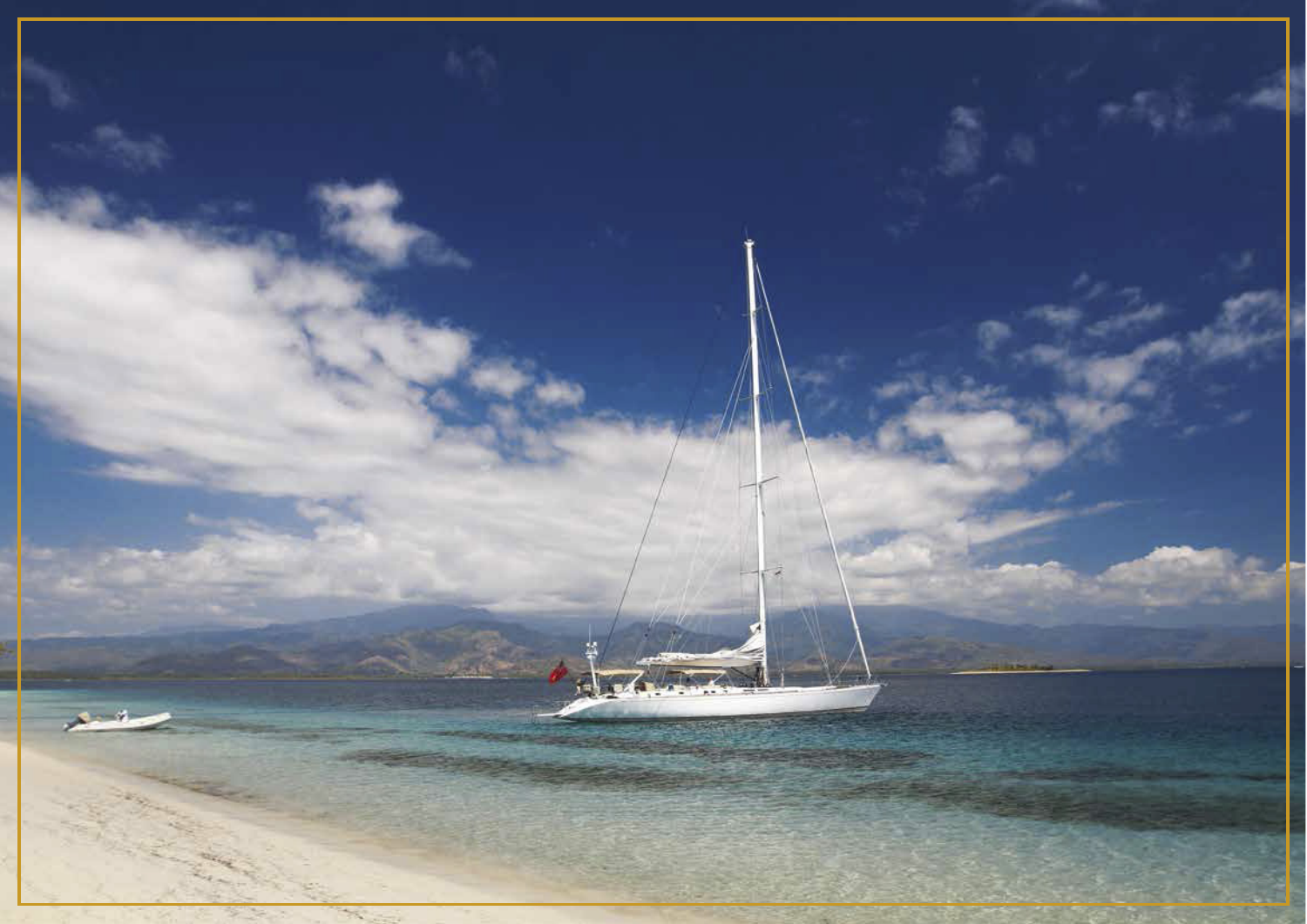### Welcome on board ASPIRATION



When you step onto her pale coloured decks, you become enveloped by her soothing beauty. She is a true gem, built to flawless standards inside and out.

ASPIRATION was the first of only four maxi yachts built in the successful SWAN 86 series she was built for extensive travel. She is fully equipped to take all on board from shore to shore, showing them the world by the sea.

The professional sailing crew have wide-ranging experience and are able to take guests to any destination they choose, in full comfort and luxury. The cuisine served on board ASPIRATION is inventive and charming.

Guests are welcome to join in on the sailing and master their abilities or leave it to the crew and enjoy watching the scenery around you.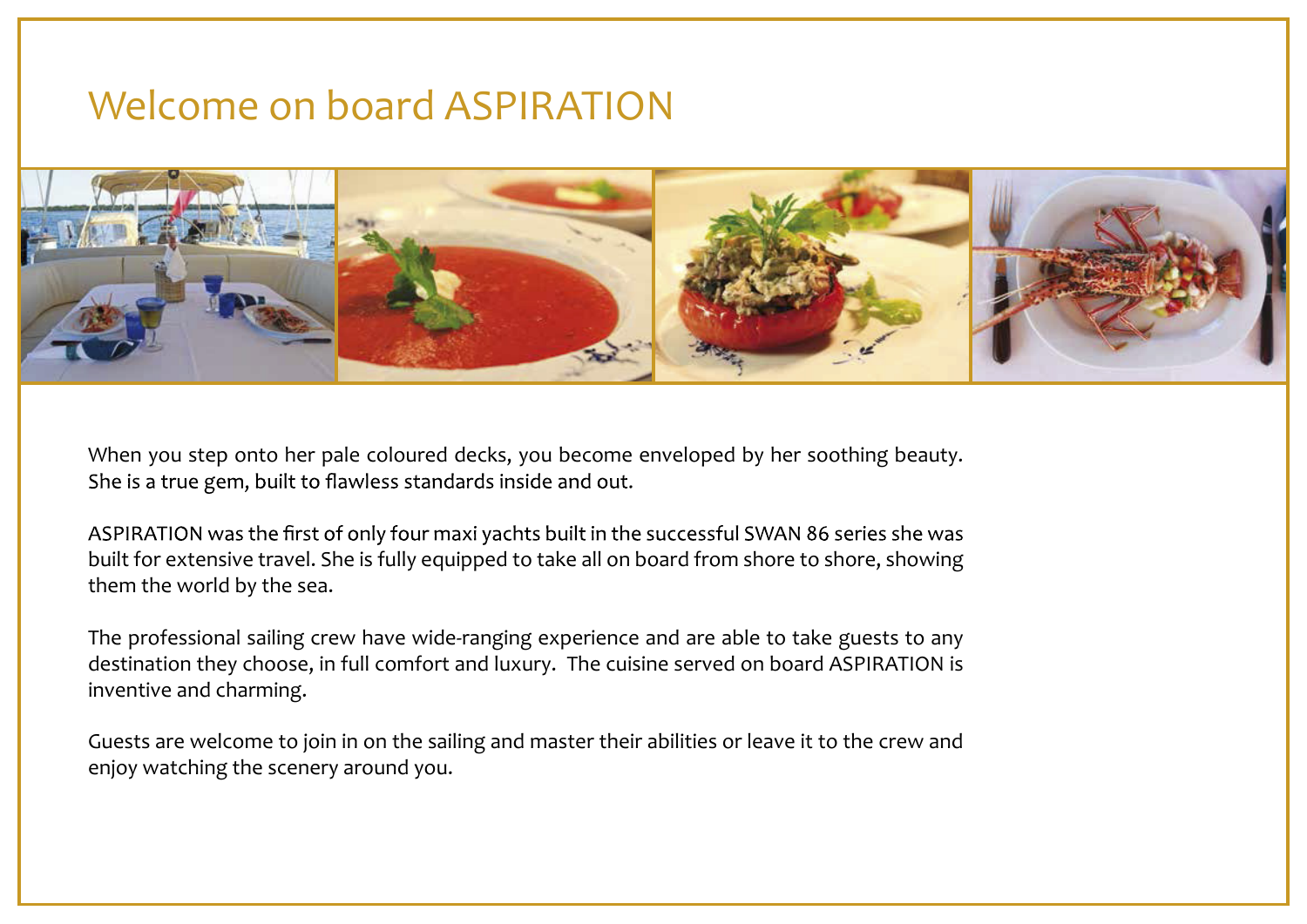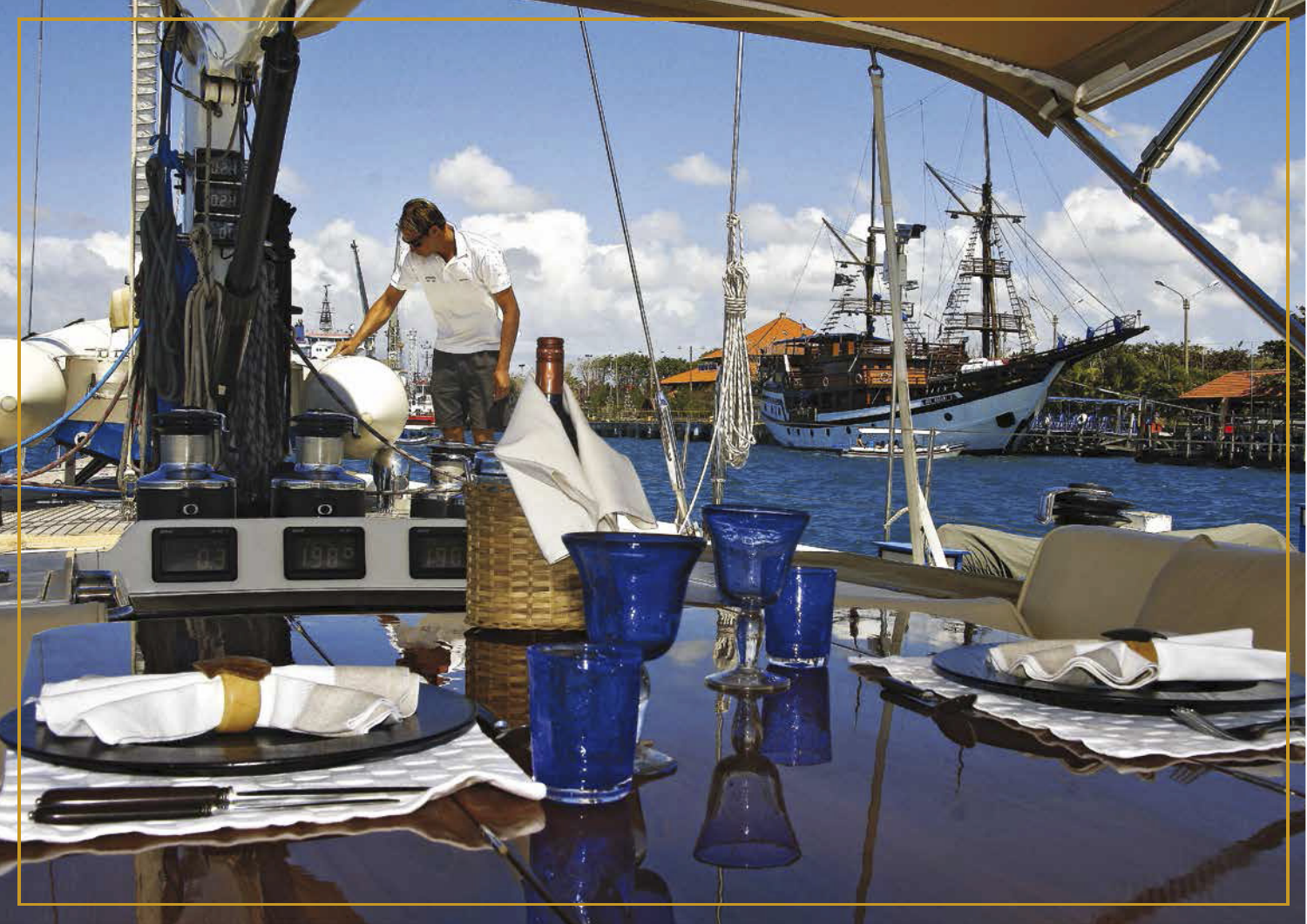### The BOAT



ASPIRATION has a warm and tranquil atmosphere which is created by her marvelous teak deck. Her wide decks boast ample space, thus providing privacy when desired.

With the latest technology in sails, deck hardware and instrumentation, along with a custom cars, sail control is handled with custom hydraulic winches on deck and she can easily be sailed short to entertain guests for breakfast, lunch or sundowners.

She is kept to the highest of standards and pristine condition, an elegant Swan 86.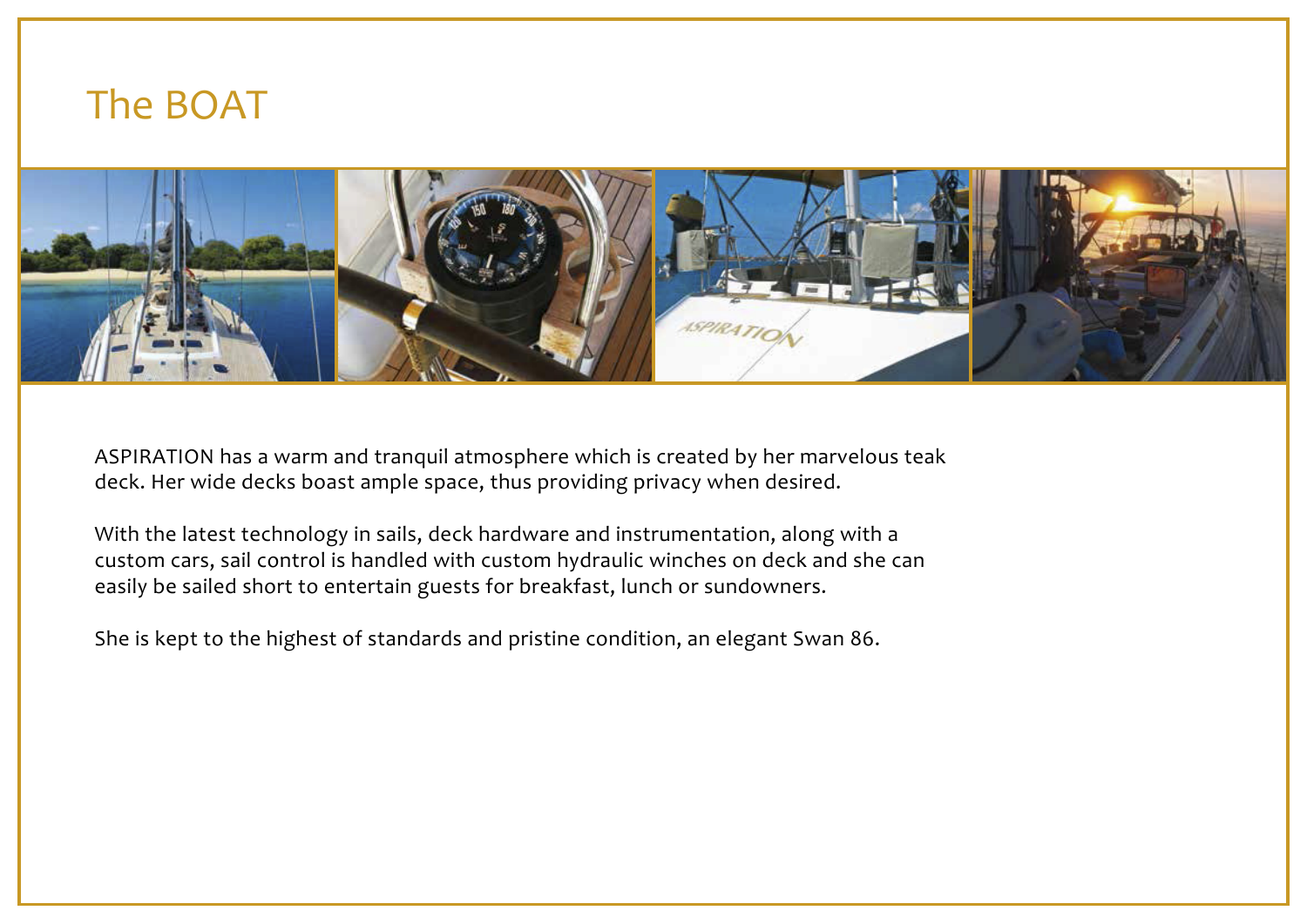### SPECIFICATIONS

#### **GENERAL SPECIFICATIONS**

| Length Overall   | 86.00 ft./26.23 meters                             |
|------------------|----------------------------------------------------|
| <b>Beam</b>      | 20.34 ft./6.20 meters                              |
| Draft            | 11.50 ft./3.50 meters                              |
| Speed            | 9 knots under power                                |
| Gross            | Tonnage 78.65 tons                                 |
| Air Conditioning | Five $(5)$ units                                   |
| Mast Height      | 105 ft./32.24 meters                               |
| Sails            | 1 x performance Tri-radial Cut Cruising 140% Genoa |
|                  | 1 x Carbon/Spectra Main                            |
|                  | 1 x Staysail/storm Spectra Jib                     |
| Construction:    | Sandwich deck construction with foam core          |



#### **GENERAL SPECIFICATIONS**

| <b>Builder</b>  | Nautor's Swan (Finland)                   |
|-----------------|-------------------------------------------|
| Designer        | <b>German Frers</b>                       |
| <b>Decks</b>    | Teak Overlay                              |
| Interior Design | Nautor                                    |
| Year            | 1988 (refit 2014-2016)                    |
| Flag            | Malaysian (Langkawi Int'l Yacht registry) |
| Fuel/range      | 2,000 Litres                              |
| Water Tank      | 2,000 Litres                              |
| Water Maker     | 1,200 Litres per day                      |
|                 |                                           |

#### **NAVIGATION SAFETY & SECURITY**

| Compass                           | Suunto D-165 magnetic compass                                       |  |  |
|-----------------------------------|---------------------------------------------------------------------|--|--|
| Gyro                              | Gyro Compass Cetrek electronic compass                              |  |  |
| Automatic pilot                   | Brookes and Gatehouse Hercules 790 sailing                          |  |  |
|                                   | system interfaced with Deckman & Raymarine                          |  |  |
|                                   | integrated readout at helm                                          |  |  |
| Echo sounder                      | B&G Echo sounder                                                    |  |  |
| GPS                               | MX Marine 420 navigation system                                     |  |  |
| Radar                             | Raymarine Radar Furuno 64 NM Radar                                  |  |  |
| Anemometer                        | <b>B&amp;G</b> wind instruments                                     |  |  |
| Life rafts                        | Two (2) Ocean Safety 6-man                                          |  |  |
| Life rings                        | Two (2) w/MOM overboard                                             |  |  |
| Life jackets                      | 12 Ocean Safety MCA inflatable life jackets                         |  |  |
| EPIRB                             | GME 406 MHz Category I                                              |  |  |
| <b>AIS</b>                        | Ray Marine 650 class B transponder integrated<br>with chart plotter |  |  |
| CCTV                              | Atachi CCTV Security System HD 500 GB HD incl                       |  |  |
|                                   | five (5) Model Fu 578 D-Sn infrared cameras &                       |  |  |
|                                   | ACER AL 1715 display                                                |  |  |
| TENDERS AND WATERSPORTS EQUIPMENT |                                                                     |  |  |
| <b>Tenders</b>                    | Bombard EXPL-SB500 5-meter hypalon RIB with                         |  |  |
|                                   | Centre Console 60 HP 4-stroke Yamaha                                |  |  |

Outboard incl Icom IC-M412 VHF

TOYS Water Skis

1 × Wakeboard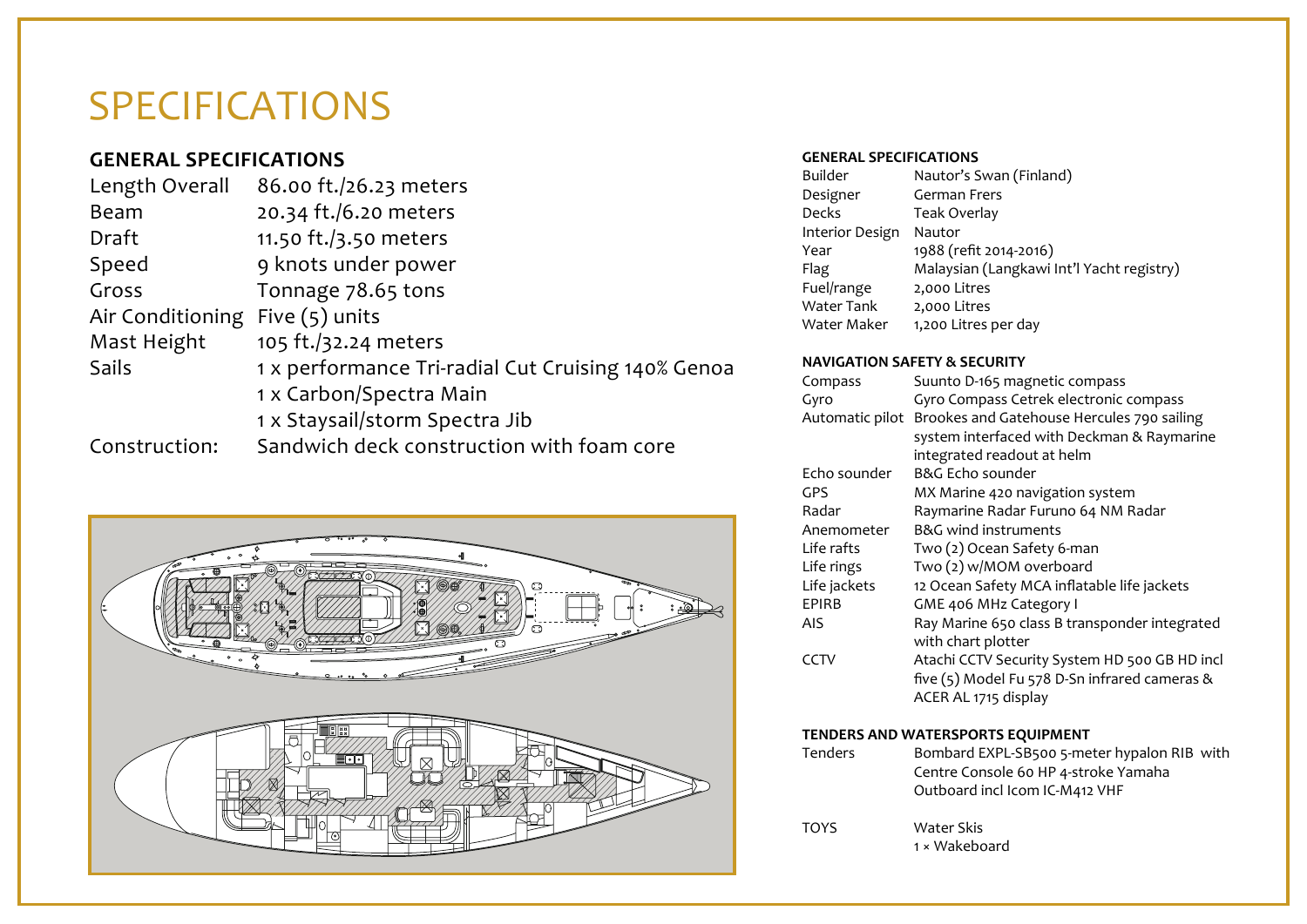### ACCOMMODATION



Accommodation is provided for six guests: One master stateroom, one VIP double stateroom and one twin stateroom. All guest cabins feature ensuite toilets, generous-sized vanities, shower and specially designed marine toilets. The master stateroom is a remarkably large cabin with a queen size bed with an exceptionally large ensuite toilet and shower.

#### **ENTERTAINMENT**

| Main Salon:             | 1 x 46" Samsung Flat Screen w/articulating wall mount                                                             |
|-------------------------|-------------------------------------------------------------------------------------------------------------------|
| Master Cabin:           | 1 x 22" Flat Screen                                                                                               |
| Sound System:           | Bose 5.1 home surround-sound theater system with Bose<br>speakers throughout the interior / exterior Media player |
|                         | with USB input                                                                                                    |
| Middle and aft cockpit: | Each feature their own refrigerated boxes                                                                         |
| Computer:               | Ship's computer (Celeron 2.6 GHz processor, Phillips 190CW<br>monitor) incl DVD-ROM                               |